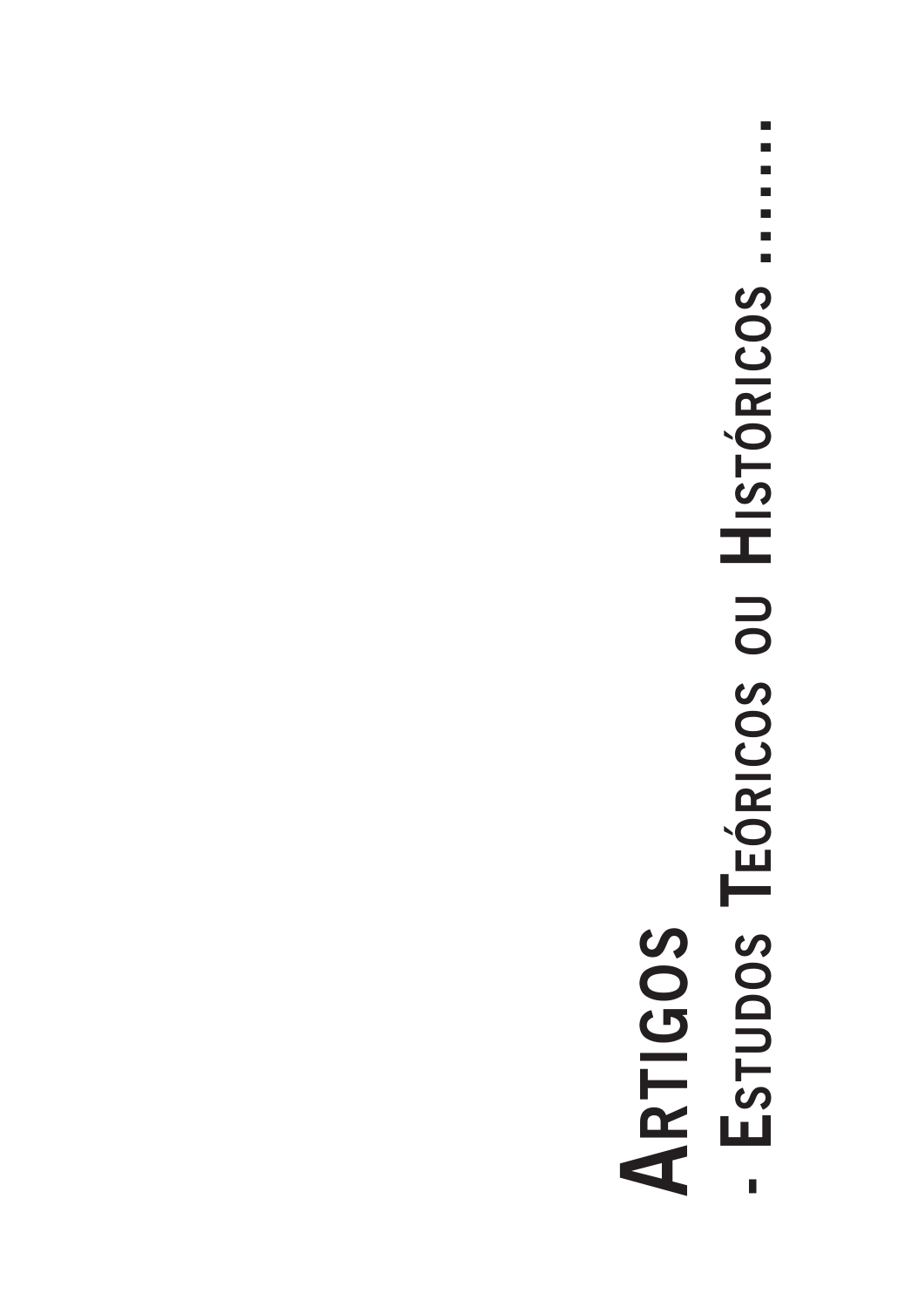# **Michel Henry: Affectivity and Hallucination1**

*Michel Henry: afetividade e alucinação*

*Michel Henry: afectividad y alucinación*

Andrés Eduardo Aguirre Antúnez Florinda Martins

**Abstract:** In this article, we show how Michel Henry takes hallucination as a paradigm of the phenomenality of life. According to him, the phenomenality of hallucination refers us to the affective life laid bare by the phenomenality of subjective life. And because the affective life is pure experience brought to existence from life through modes of hearing, vision, anxiety, fear, in it, hallucination, while phenomenon suspended in its own phenomenality, appears as a phenomenon that is exemplary of life, though experienced in a feeling of pure intolerability of this affective experience of life. However, it is from the experience of intolerability of the self-experience of life that one finds, inherent to the feeling of affection of life, the possibility of reverting suffering into fruition. We also show convergences between the phenomenality of the affective life and clinical, laboratorial or other practices, and their developments into interdisciplinarity in our research group.

**Keywords:** Experience of oneself; Hallucination; Unbearableness; Pure possibility; Interdisciplinarity.

**Resumo:** Neste artigo mostramos como é que Michel Henry toma a alucinação como paradigma da fenomenalidade da vida. Nele, a fenomenalidade da alucinação situa-nos na vida afetiva deixada a nu pela fenomenalidade da vida subjetiva. E porque a vida afetiva é vivência da pura vinda a si da vida nas modalidades da audição, da visão, da angústia, do temor, nela, a alucinação, enquanto fenômeno suspenso na sua própria fenomenalidade aparece como fenômeno exemplar da vida, ainda que vivido em sentimento de pura insuportabilidade dessa prova afetiva da vida. Todavia é a partir da experiência da insuportabilidade da prova de si da vida que se encontra, inerente ao sentimento da afeção da vida, a possibilidade de reversão do sofrimento em fruição. Mostramos ainda convergências entre a fenomenalidade da vida afetiva e práticas clínicas, laboratoriais ou outras, e seus desenvolvimentos em interdisciplinaridade no nosso grupo de investigação.

**Palavras-chave:** Prova de si; Alucinação; Insuportabilidade; Pura possibilidade; Interdisciplinaridade.

**Resumen:** En este artículo mostramos cómo Michel Henry toma la alucinación como paradigma de la fenomenicidad de la vida. De acuerdo con Henry, la fenomenicidad de la alucinación nos emplaza a la vida afectiva mostrada en su desnudez a través de la fenomenicidad de la vida subjetiva. Y dado que la vida afectiva es vivencia de la pura venida a sí de la vida en las modalidades de la audición, la visión, la angustia o el temor, en la alucinación, en cuanto fenómeno suspenso en su propia fenomenicidad, aparece como fenómeno ejemplar de la vida, aunque vivido en sentimiento de pura intolerancia de esa prueba afectiva de la vida. No obstante, es a partir de la experiencia de intolerancia de la prueba de sí de la vida como se encuentra, inherente al sentimiento de la afección de la vida, la posibilidad de reversión del sufrimiento en fruición. Mostramos por último algunas convergencias entre la fenomenicidad de la vida afectiva y las prácticas clínicas, de laboratorio o de otra naturaleza, y sus desarrollos en nuestro grupo de investigación desde una perspectiva multidisciplinar.

**Palabras clave:** Experiencia de sí; Alucinación; Intolerancia; Pura posibilidad; Interdisciplinariedad.

#### **1. The question**

With the title Affectivity and Hallucination, we will give voice to the interdisciplinary research field concerning both the phenomenology of life and health sciences, ratified by Michel Henry, in Porto, in 2001 (Henry, 2001). A validation that only appears at this point in his work and his life, because at this point there are conditions of possibility of a debate that goes beyond the pure and simple refutation of the causes and reasons of the opponent (Kant, 1781/1985), in this case, the cultural clash

between the paradigm of scientificity conveyed by sciences and that conveyed by the phenomenology of life. Now the actual experience that is brought, at this time, to debate and that ratifies interdisciplinarity is the experience of the insufficiency of a model of rationality that disregards the subjectivity phenomena. A model whose insufficiency the work of Michel Henry – his entire work – denounces; a model whose insufficiency is, also, recognized by those – scientists and clinicians – who follow it in their activities.

However, if subjectivity was at the center of the questions that, in the words of Michel Henry, brought together those whose investigation's purpose is *to bring a sick life back to power and joy of living* (Henry, 2001, p. 142),

Text presented in the Seminar of Centre d'éthique contemporaine, Montpellier, 3-9 April 2015.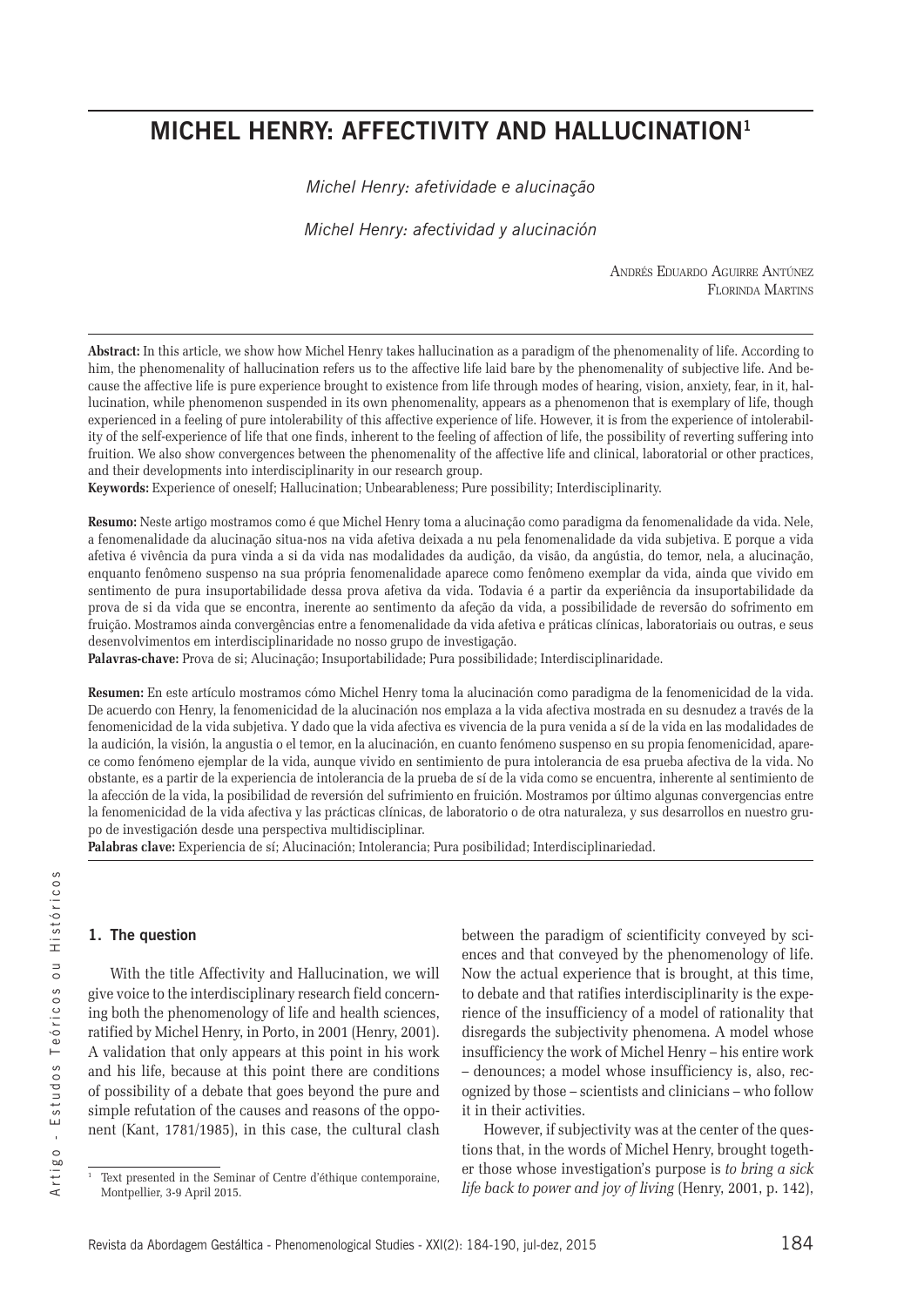today affectivity is at the center of that debate. Affectivity is the horizon of phenomenality opened and laid bare by subjectivity: phenomenality of the emergence of life in the living, in the words of science, or auto-affection of life, in the words of Michel Henry. In either case, it is the affection of life in the living that is, today, at the center of questions shared by science and philosophy. Both question what was culturally considered – and somehow still is – the specificity of our being and of our action: its unconditional freedom and with it the personal responsibility inherent in our actions.

Today, science and phenomenology of life lead us to question the spontaneity of the auto-affection of the life that we live in a body endowed with senses and its implications for our action, since action, human action, is also connected to the feeling of this auto-affection originated from life that, living, we are. Feeling at times quietly lived by us, at times abruptly interrupted by the affections of life that disturb not only the silence of the senses, but of the organs, as well as of the most recessed and forgotten parts of our being, impacting our life completely and with it our identity and singularity. Affections whose silence the so-called pathologies of life awaken, laying bare the life that the silences silenced.

It is in this context that we bring to debate the theme *affectivity and hallucination* so that, in it, we highlight the contributions of the phenomenality of life that are at stake in the research and clinical practices confronted, every day, with facts that challenge our beliefs and our mindsets. These facts lead us to think how humanization and dehumanization of the experience of oneself intersect in the phenomenality of life concerning the sense of affection of which hallucination is an example.

A theme that we will discuss having as reference two texts by Michel Henry, directed to the same audience – scientist-philosophers and therapists – showing their internal coherence and the dynamism of their questions. The texts to which we refer are *Les sciences et l'éthique* and *Eux en moi: une phénoménologie* (Henry, 1992). And we will present them in three points that articulate the phenomenality of subjectivity with that of affectivity and this with interdisciplinarity, in a course, in our research groups.

In the first point, we situate the theme presented here, in the phenomenality of pain and suffering while phenomena that refer to the domain of sensitivity and, therefore, of subjectivity. In the second point, we show that the phenomenality of pain and suffering refer from subjectivity to affectivity, inasmuch as all feeling is the feeling of an affection of life itself. And, in the third point, we present the intertwining of the phenomenology of affectivity with the life sciences, including clinical practices.

We will see that, in Michel Henry, the truth of hallucination is the truth of life and, therefore, based on its truth, we will seek solutions for its/our (de)humanization. Thus, we will continue this expression of Michel Henry: "Man begins where begins this living defined as experiencing oneself and ends where it ends. Now this domain of phenomenality is that of ethics" (Henry, 1992, p. 8).

### **2. Subjectivity and medical practice**

In *Les sciences et l'éthique* (1992), Michel Henry shows the importance of subjectivity in understanding our humanity, especially when scientific knowledge fails in its ability to support the experience of phenomena such as pain and suffering. Michel Henry shows how audible is the *silence of the senses, of the organs, and of life* that, from the dawn of modernity to the present day, insistently echo and scream in the bowels of its suffocation undermining any attempt to being able to ignore them. And he shows it in line with the way opened by the phenomenality of life that has been developing steadily since his first novel *Le jeune officer* (Henry, 1954) to *Paroles du Christ* (Henry, 2002). The novelty of this article from 1992, if any, is in its possibility of the phenomenality of subjectivity articulating with the issues of health sciences, in particular laboratory investigations and medical and clinical practices. And we say, if any novelty, for it is known by all Michel Henry's dialogue – particularly throughout the decade of the 1980s – with the sciences, although by this time it was limited to dialogue with psychoanalysis, specifically to its history and to the need of its refounding<sup>2</sup>. However, now it is not just a matter of refounding the sciences around the human psyche, but around the life we know living in a body, not any body, but in a body endowed with senses: a body that suffers, that loves and hates, that wants and rejects, that desires and is frustrated, that lives and sickens, that dies and is reborn from its own death!

Thus, in line with the phenomenality of life, it is not surprising that Michel Henry was invited to speak at the international conference *Suffering and pain: subjectivity in medical practice*<sup>3</sup> (1998), a Symposium where scientists, clinicians, therapists, and philosophers are united in the recovery of a cultural tradition, ours, in which knowledge and action, rather than opposites, constitute a harmonious unity (Henry, 1992, p. 1), inasmuch as they are only modes of our being and of our living.

As it is not surprising that Michel Henry outlines, a little later (2000/2001), that which he intuits to be a possible phenomenological domain of interdisciplinarity with biomedical sciences: "all objective knowledge operating [in the clinical act] is crossed by a stare that sees, beyond them, [...] what results from them to a flesh" (Henry, 2000, p. 317).

<sup>&</sup>lt;sup>2</sup> We refer to The Genealogy of Psychoanalysis and to the multiple articles on this theme, namely the text Phénoménologie et psychanalyse, in Psychiatrie et existence, Grenoble, Millon, 1991, p. 95-107.

<sup>3</sup> Colloquium organized by the medicine Philosophy group from the Oncology Institute of Lisbon, Francisco Gentil, at Arrábida, 1998.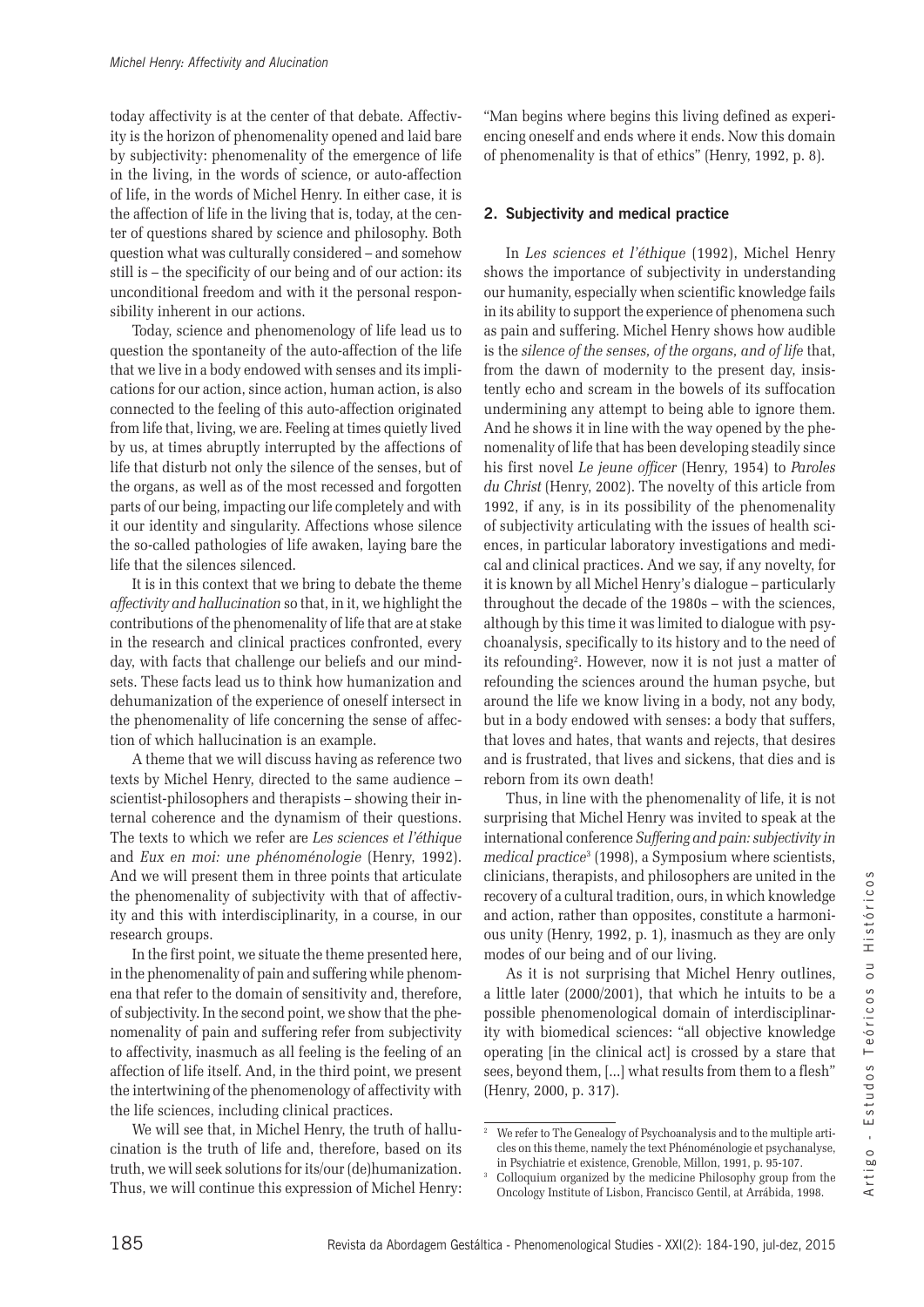Thus, we can say that medicine, even the medicine of pain, appears as irreducible to the physicality of pain and psychotherapies are not exempt from physical or bodily manifestations, for both appeal to the humanity or inhumanity that are part of them, that is, to the phenomenality of subjective life (Gély, 2012, p. 177), since it is in such phenomenality that we find the possibility and the refusal of supporting the life that is dealing with itself.

At the root of clinical practice is the life of each and every one of us; a life whose phenomenality is processed in another manner instead of objectivity and in which subjectivity recovers its space in clinical practices and in the phenomenology of life. A space that opens to interdisciplinarity and that Michel Henry eventually recognize as an indispensable practice both to philosophy and science: "Interdisciplinarity is not an opportunistic term or a merciful vow, it is the daily work and bread of those, medical doctors and philosophers, who are united by a single purpose: to bring a sick life back to its power and joy of living" (Henry, 2001, p. 142).

A space that – after his death – we continued and whose most recent results are already published (Antúnez, Martins, Ferreira, 2014; Antúnez, Safra, Ferreira, 2014). In these works, we show that sensitivity is part of medical practice, for it is constitutive of our humanity. Nevertheless, as sensitivity refers to the affective essence resulting from the occurrence of life in us and as us, it is towards the phenomenality of this essence in articulation with the life sciences that now we guide our investigations. This is the context in which we will present, then, now the theme *affectivity and hallucination*. That is, we will articulate the phenomenality of hallucination with the phenomenality of affectivity from which hallucination appears, in Michel Henry, as an exemplary phenomenon.

#### **3. Subjectivity and affectivity**

Subjectivity, seized in its positivity and not in opposition to objectivity, opens pain and suffering to a phenomenality that becomes effective without any predictability and, therefore, of any objectivity or being, because pain and suffering experience themselves in the process of life that originally we only know by living. Pain and suffering experience themselves in life's affections in us and as ourselves, such as joy, anguish, a color or a sound experience themselves: they experience themselves as constitutive of our being. Because the materiality or phenomenological fabric (Henry, 1990, p. 6) of pain and suffering are pain and suffering. Pain and suffering install in us, restructuring us even in the deconstruction of what we are, enabling us to recreate ourselves even from what we call sickening. We feel them, experience them in this establishment of life, taken in its foundations that is itself its support in the *pure* phenomenality of its affection. Or in Henrian terms: "Pure are the feelings that come from the experience of oneself which is the being and life, an absolute life", adding "the purity of feeling resides in its foundation" (Henry, 1963, p. 843).

Now in Michel Henry the *essence* of feeling is the affection of life in itself; affection that we experience as elementary possibility of our living, because in it we are and exist. However, if we all agree that life installs in us as primordial possibility of our living in the modalities of seeing, walking, wanting, rejecting, thinking, feeling, since not everyone will agree when this primordial possibility is attributed to apprehension, hallucination, anguish, fear, despair, as Michel Henry does. And it can be done because that is what the phenomenology of life reveals: pain, suffering, hallucination, fear, anguish, color, sound, smell, desire are emotional tonalities of the life that we experience as impulse, instinct, desire of life appealing to life. Impulse or drive that in Henrian terms also translates into excess of power lived in each mode of life. Excess which is a burden in itself, which is suffering, because this drive leaves us dealing with the experience of this excess: "The force of that which originally adhered to itself, in the edifying union of the being, the force of affectivity and feeling, this is that which suffering is responsible for before being the weight of its own tonality, the supplement, the excess of power that it lets out and releases as that which in it is permanent even when it culminates and breaks into extreme pain and sob" (Henry, 1963, p. 840).

Then we have that every affective tonality of our living is pure cohesion with itself – a cohesion that allows the identity of every tonality – it is also a burden. A burden all the more difficult to bear the more excessive is its weight. Weight or excess that can break into pain and solutions that can ultimately render us powerless. Power of life that in the limit of its excess can render us powerless; this is what characterizes the phenomenality of hallucination. And thus if any and all experience of life – sight, hearing, love and hate, perception – are establishments of life in us, as us, essentially experienced as feeling of an affection that drives us to action, the action resulting from an affection that in its excess renders us powerless, similarly, it also deprives us of the possibility of enjoying this primordial possibility of our living.

And it is in this sense that once again the phenomenality of hallucination opens the phenomenality of life not only to its truth, but to the truth of ourselves: being allowed to enjoy the powers of life or not; the same is to say moving in and with the essence of life itself so that life itself is enhanced by itself.

Let us return to the theses of the phenomenology of life in Michel Henry: in the phenomenality of life sight or hearing are no different from the phenomenality of anguish or despair, as well as they are no different from the phenomenality of hallucination. Apropos, the hallu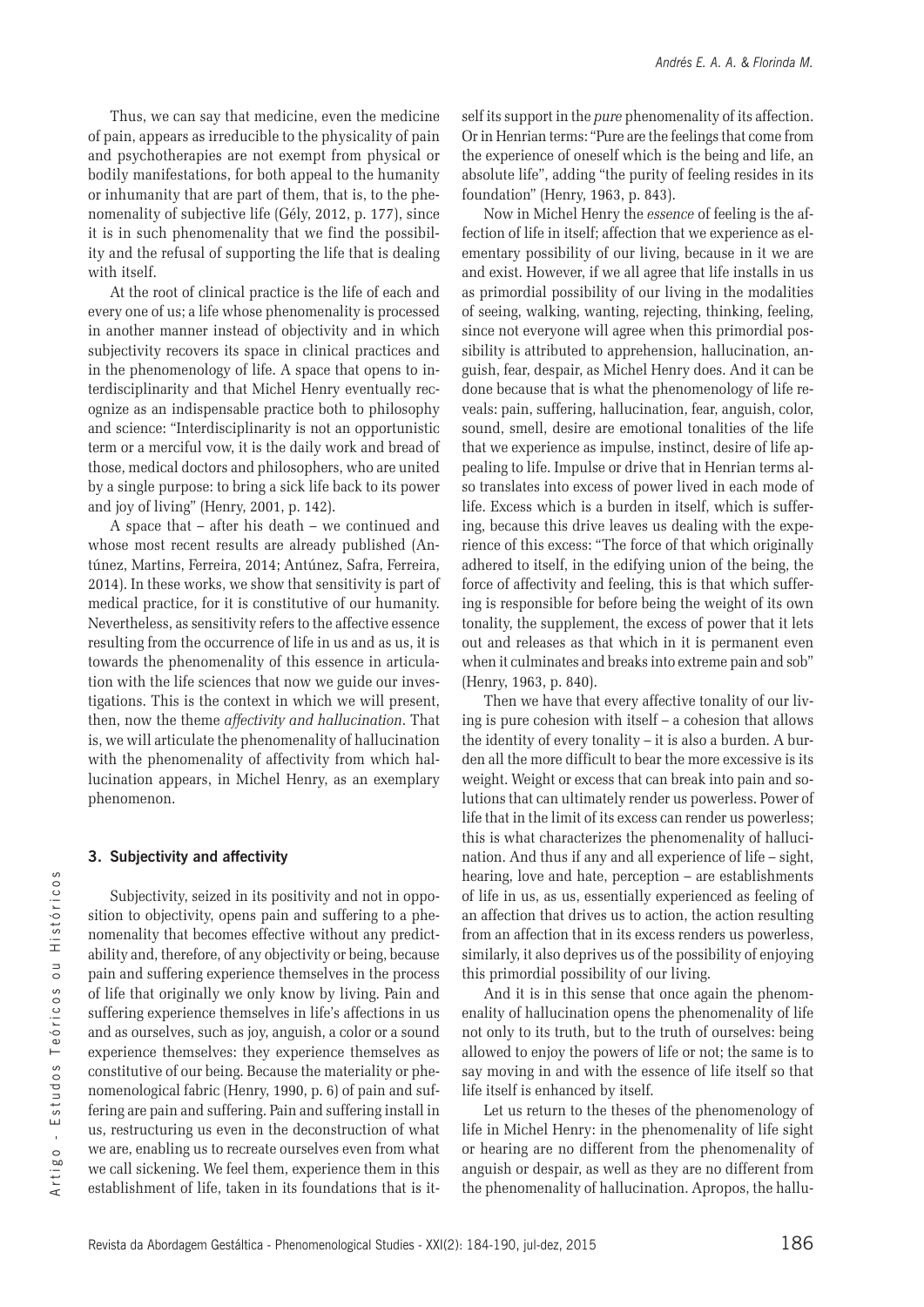cination collects in itself the paradigm of all the phenomenality of life, because its phenomenality is processed in a priority (Kanabus, 2011; Kanabus, 2014, p. 144) that is absolute in relation to any control that we can exert over it as well as over any reference to a reality that is heterogeneous in relation to it (Gély, 2014, p. 107-136). Nonetheless, we are involved in each mode of the experience of life, for all its experiences are experienced by us as pure feeling of sight, hearing, love, hate, anguish, fear, despair. Pure feeling or pure consciousness of an affect. *Simple* to feel involved with itself, life, in a Henrian sense, has nothing to do with being unconscious (Henry, 1992, p. 4). Even when it succumbs to itself, especially when it succumbs to itself, life feels that it succumbs to its powers plunging into anguish, plunging into its own despair. Life sickens in the experience of itself, succumbing to itself.

Now if we address the phenomenality of this succumbing to itself, we observe that that to which life succumbs is the weight of affect. To an excess of itself that keeps it from being its being, that is, living, feeling, experiencing, creating. An excess of itself is an excess of affection that emerges from its availability to another one, whosoever this one may be. Understanding the various modes of giving this excess is to understand the various ways to manage it, and this seems to be the question that brings together, to the same discussion, philosophers and physicians, because therein lies the possibility of bringing a sick life back to its power and joy of living (Henry, 2001, p. 142).

And so, once again the phenomenality of hallucination opens the phenomenology of life, in Michel Henry, to the issues that are, today, at the center of our cultural questions. It opens, beyond the debate which implies the need to consider subjectivity in clinical practice, to the current debate with neurosciences, around the question about the possibility of an ethical action when one discovers that the essence of life in us is inhabited by an "arch-intelligibility with its own laws" (Henry, 1992, p. 6) that drive and determine our action, whatever the mode whereby we experience that arch-intelligibility and its laws: in the mode of hallucination, of anguish, of fear, of sight, of hearing, of thinking, of walking, of love, of hatred, of lust or of nuisance, in a word in the specific modes of our being. However, modes that involve us in them so we can live with them. Life, the life of each and every one of us is originally relationship, community. The feeling of oneself is experience of this relationship. Resuming the dynamism of this relationship is to bring a life back to its power and joy of living.

Which can only be attained if in the phenomenology of self-experience there is, beyond the break with narcissism, self-absorption or closure of life in itself, in it, space to move in affect. When experiencing itself in life, the self experiences itself more than itself; in affect experiences itself united to all the self(ves) that in life experience themselves; yet not only to all self(ves) that in life experience themselves, but to everything that in life undergoes a self-experience (Henry, 2004, p. 224). May life then move in this self-experiencing more than itself, in this experiencing the other in affect.

Michel Henry devises no ethic: he only indicates the extent of its phenomenality which is that of the domain of action. A domain that is the domain of self-experience of life that, in experiencing oneself, involves us in it, driving us undeniably to interact with the affective essence whereby and in which it is revealed or manifested in us. An essence that is primarily relational because our action, in life and towards life, is primarily ethical. The interdisciplinarity between life's sorts of knowledge is based on this arch-relationality of affective life.

## **4. Affectivity and interdisciplinarity**

The first important element of the phenomenology of life brought to this debate is the possibility inherent in experience itself or in the experience of oneself and consists in the possibility of life supporting itself from its own affection of life. Each of us, when experiencing life in its affective foundation, supports oneself from oneself by sustaining from life itself. A possibility whose intuition seems to be at stake in the insistent reference of Michel Henry to Kafka: a chance that "the soil on which I stand is never wider than the two feet covering it. Because the mystery of life is this: that the living is coextensive to the Whole of life in him, that everything in him is his own life. The living did not create his essence, he has an Essence that is life, but this essence is not different from him, he is the autoaffection in which he affects himself and with which, thus, he identifies" (Henry, 1990, p. 177).

An essence of life is not even an anonymous essence nor an unrelated singularity. It is a selfhood because it is experienced in the modes of pure consciousness of anguish, of despair, of fear, and even of helplessness. Helplessness is its awareness of its possibility of being in and through the pathic life. Because when all is wrecked, eliminating any possibility of recovery (Henry, 2002, p. 123), the pure feeling of abandonment, of emptiness (Henry, 2003, p. 291) is still even possible itself in its living, but now open to possibilities still to live, still unthinkable, still nonexistent: for the future!

In revealing by the feeling of life, it is exposed as pure affective consciousness and in doing so allows us to know it knowing with its limits its possibilities. The webs of life are affective webs: relationships are the threads in this fabric of affects! Threads often lived in an entanglement of emotions that render powerless the one who lives them like this. But, still, threads that hope to be entwined into fabrics yet to be woven! Desire threads!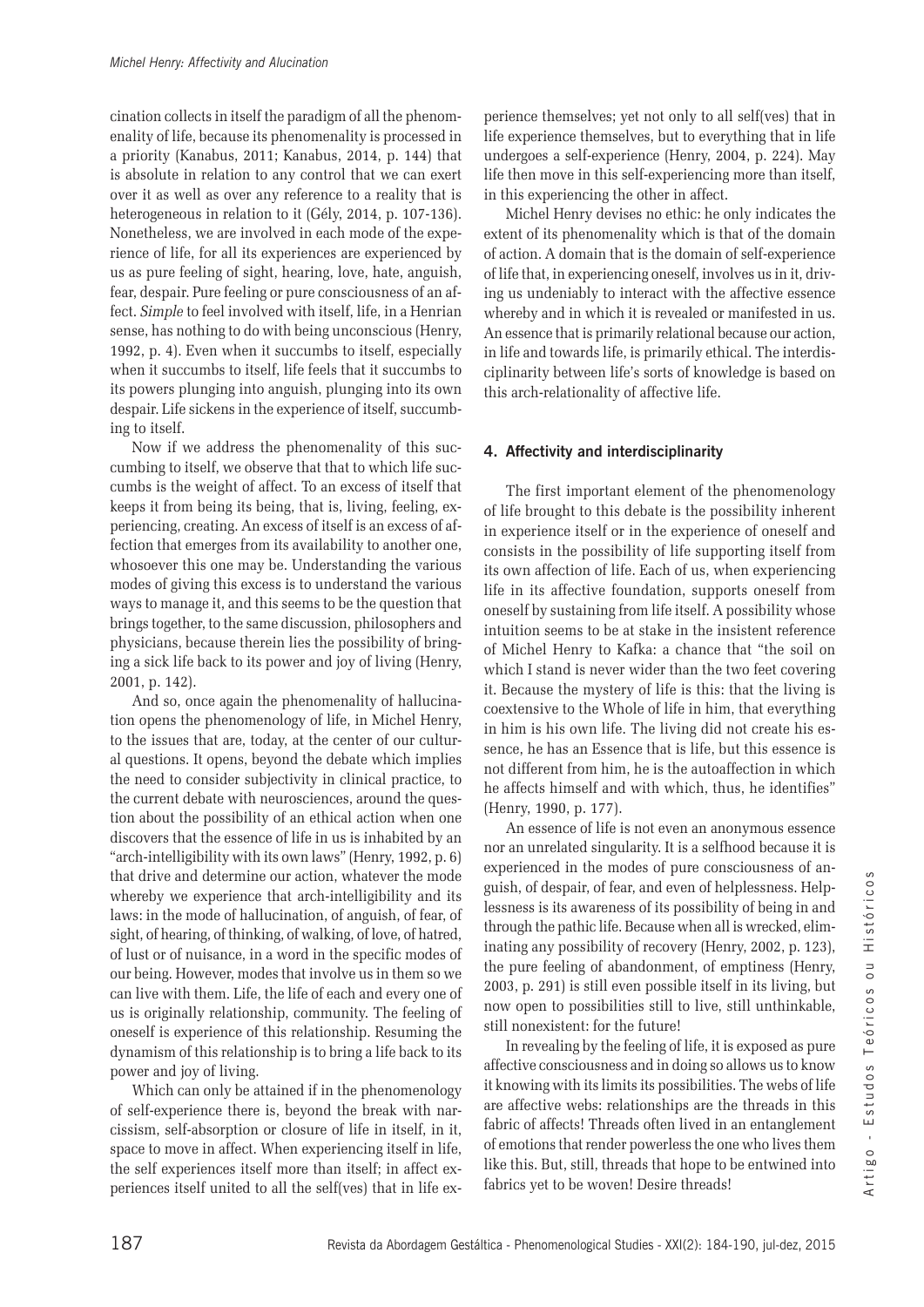Michel Henry, in the novel *The son of the King*, refers to this possibility in this manner; in the desire mode. It says about one of the characters in the novel, Mariette/ Lucile: "[...] pierced by more arrows than the saint attached to the column, it is not out of weakness but out of your powers that you succumb [...] may the perfection displayed by your flesh and that it radiates remain no longer among us excessively horrendous, oh yes, may it be stronger than the unbearable. May it not be mad!" (Henry, 1981, p. 65).

May life be stronger than the unbearable! May it support itself from this unbearable! May it not madden! May it live with the primary revelation of the power of the affection of life, even when it in the immersion of itself renders it powerless, destroyed, reduced to wreckage! May it be reborn from the pure consciousness of the wreckage!

May she! Desire transformed into possibility, left open by the phenomenality of life in the article "They in me: a phenomenology": the possibility of "bringing a sick life back to its power and joy of living". A possibility already acknowledged in the novel *The son of the king*, but denied in the ineffectiveness of clinical practices that were supported by a divorce between theory and practice. Michel Henry's conference in Porto in 2001 draws attention to the possible reconciliation of this divorce. A reconciliation we consider possible, not as application of a theory to a practice, but by the inherence of both in the phenomenality of life in themselves, as we have been exposing.

In phenomenological terms, it is attending to the (un) twining of the threads whereby life regenerates and recreates: the threads of the passage from the pure consciousness of an essence to the involvement with this essence in order to revolve in its same essence. In Husserlian terms, we would say we want to know the articulation between two modes of the consciousness of the wreckage: the pure consciousness of wreckage experienced as feeling that, *while* pulling away from itself (ante-simul / *Vor-Zugleich*) the pure passivity of the wreckage, lives, at the same time (Zugleich), renewed from the recovery of this wreckage. In Henrian terms, we would speak of body-propriation (*corpspropriation*) of the wreckage: pathos-avec.

The design of an interdisciplinary research project around the Henrian concept of body-propriation was the subject of the international colloquium held in 2012 in Lisbon (Martins, 2014, p. 73-76). The implications of the concept of body-propriation in therapies, raised by the presentation of Benoît Kanabus' conference *The concept of body-propriation in Michel Henry and Christophe Dejours* in the international colloquium *Michel Henry: The unconditional of the human condition*, held in Porto in 2013 (Kanabus, 2014, 101-103)<sup>4</sup>, resulted in an inter-

<sup>4</sup> In Michel Henry: o incondicional da condição humana, Revista da Faculdade de Teologia, Porto.

disciplinary meeting, held at USP (Universidade de São Paulo/Brazil) and UGS (Universidade General Sarmiento, Argentina) in 2014. The results of these meetings and discussions are already published<sup>5</sup>.

In this article, we show how this concept of body-propriation meets a need left pending in the novel *The son of the king*. In it, Michel Henry, after having referred the concept of the unconscious to the pure phenomenality of consciousness in the modes of anguish, of helplessness, of annihilation, of collapse, leaves open in it the possibility of the support of life to the excess that it creates itself! If the other lives as excess that annihilates, then this other can also be lived as excess that supports! Excess experienced as affect; excess that identifies each one in oneself even when in this same excess lived! Excess waiting for recreation of itself. Unsuccessful desire in the novel *The son of the king*. Desire resumed in the article "They in me: a phenomenology", but now answering to the theme of the colloquium itself: "the others in I"! The others in I, like the others in me: pathos-with! Life! Relationship that in affect is woven and lived! In affection is renewed from the wreckage!

It is in the continuation of this possibility that the theme of body-propriation while possibility of a phenomenality of support of life from the pure feeling or consciousness of an affective essence to which we are bound allows giving new developments to clinical practices whose receptivity to the phenomenology of life is already part of their activities as well as integrating others that discover that same affinity. Such is the case of the clinical practices which relate to motor issues. A work started in *Primavera de saudade em fios quatrozero* (Martins & Teixeira, 2007, p. 17-28) and which aimed the interdisciplinarity of therapies to recover a mobility lost either by disease or by accident. A work which Renato Mauri continues, integrating the concept in the study of human movement and sport movement. A practice that may receive a relevant contribution from a cultural tradition in Brazil, which is the game of *capoeira*<sup>6</sup> . A game that, in phenomenological terms, consists in supporting oneself totally from the body movement of another one, transforming the opponent's aggressiveness into a continuous game. Physically, in a group, in community life overcomes shunting inertia and death, scam, fraud, pain, suffering. The life of each of us overcomes and develops by becoming involved with the lives of each and every one of us. And that is why community life, in Michel Henry, is not only subjectivity but feeling: pathos, épreuve de soi, that while support of self is co-pathos or pathos-avec (Henry, 1990).

<sup>5</sup> The results of this research will be published in the USP Psychology Journal (Revista de Psicologia da USP). Articles are written by Andrés Antúnez; Benoît Kanabus, Florinda Martins, and Maristela Ferreira.

The phenomenology of life is nothing apart of life: its potentialities revealed themselves to us in a "capoeira" party for children, which took place at Fondation Lycée Pasteur - Casa Santos Dumond - São Paulo. We thank the foundation and the organizers.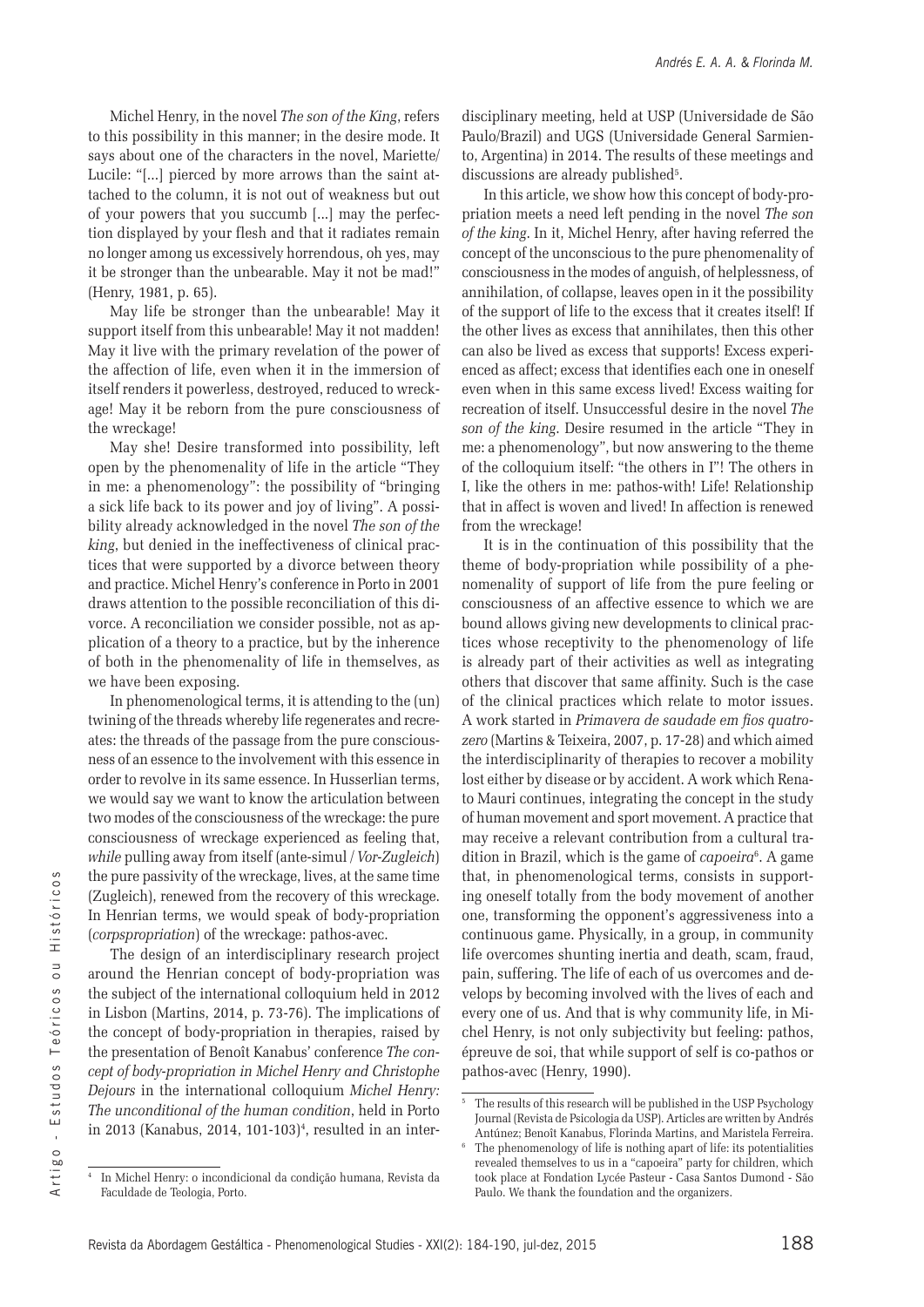It is in the web of this pathos that we collect the very laws of our living and with them their possibilities and limits (Henry, 1992, p. 6). Limits or constraints revealed by the dynamism of the affective life that we live in our "flesh"; that we live "in the flesh". Limits within which, in the words of Adélia Prado, *nothing is ever dead* and where *what seems static awaits* (Prado, 2001, p. 19). To say that Jacqueline Santoantonio well knows her practices of Painting Workshop (Santoantonio, 2014, p. 253-272). In it, energies that long lurk, fearful, for means of expression, are set in motion. And as in Kandinsky, in the Painting Workshop colors also express this originating motion of life that is essential to all originating expression that the work of art embodies. Therefore, in Michel Henry the narrative of the feeling of sun on the back (Henry, 1981, p. 105), in *The son of the king*, brings with it the same dimension of eternity of the work of Kandinsky or a Renaissance work. The truth of hallucination is impossibility of its opacity to itself. The opacity to itself is its falsehood. But these are the truth and falsehood of each and every experience of life: the impossibility of opacity to itself in the pure affective consciousness versus its opacity as unconscious as its visibility without essence.

With the concept of body-propriation, it is the human condition that must be re-thought in its foundation. Supported by the affect that is experienced from the outburst of the innermost emotion (Henry, 1996), supported by that which the observation of an X-ray can tell us what from there results for a flesh (Henry, 2000, p. 317), supported by an affection that translates into a protein with implications to memory (Teixeira & Martins, 2006, p. 321-233), or in the creation of an enriched environment that favors a certain morphology of neurons with implications to the quality of life of an Alzheimer patient or in the determination of human development periods that are more or less conducive to the appearance of psychiatric disorders (Yu, Teixeira, Mahadevia, Huang, Balsam, Mann, Gingrich & Ansorge, 2014), supported by its essence, the phenomenality of life, as evidenced by itself, enables passing from the approach of objectivity to that of subjectivity so in it are found the laws that revolve it completely: with the phenomenological reversal life is reborn in its essence and the essence is reborn with it.

Therapeutic Accompaniment, while monitoring of the emotional entanglements of life in each and every one of us, could become the expression of a culture, in which clinical practice, rather than following the representations and symbolizations of the real, follows that which gives them expression: affective life with its constraints and possibilities in loving intertwining of threads that weave each living.

### **References**

- Antúnez, A. E. A; Martins, F. & Ferreira, M. V. (2014). *Fenomenologia da vida de Michel Henry: interlocuções entre filosofia e psicologia*. São Paulo: Editora Escuta.
- Antúnez, A. E. A; Safra, G. & Ferreira, M. V. (2014) (Orgs.). *Anais do I Congresso Internacional Pessoa e Comunidade: Fenomenologia, Psicologia e Teologia e III Colóquio Internacional de Humanidades e Humanização em Saúde*. São Paulo: IPUSP. Acessível em: http://www.bvs-psi.org.br/php/level. php?component=17&item=137
- Gély, R. (2012). *Imaginaire, perception, incarnation: exercice phénoménologique à partir de Merleau-Ponty, Henry et Sartre*. Bruxelles: Peter Lang.
- Gély, R. (2014). Sofrimento e atenção social à vida elementos para uma fenomenologia radical do cuidado. In Andrés E. A. Antúnez, Florinda Martins & Maristela V. Ferreira (Orgs). *Fenomenologia da vida de Michel Henry: interlocuções entre filosofia e psicologia* (p. 107-136). São Paulo: Editora Escuta.
- Kanabus, B. (2011). *La généalogie du concept d'Archi-soi chez Michel Henry*, Hildesheim, Olms.
- Kanabus, B. (2014). Vida e Arqui-si: o nascimento da relacionalidade. In Andrés E. A. Antúnez, Florinda Martins & Maristela V. Ferreira (Orgs). *Fenomenologia da vida de Michel Henry: interlocuções entre filosofia e psicologia*. São Paulo: Editora Escuta.
- Kanabus, B. (2014). O conceito de corpopropriação em Michel Henry e Christophe Dejours. *Revista da Faculdade de Teologia* (Porto), T. XXXV Fasc. 2, December, p. 101-113.
- Kant, I. (1985). *Crítica da Razão Pura*, A750/B778 (Original de 1781).
- Henry, M. (1954). *Le jeune officer*. Paris: Gallimard.
- Henry, M. (1963). *L'essence de la manifestation*. Paris: PUF.
- Henry, M. (1981). *Le fils du roi*. Paris: Gallimard.
- Henry, M. (1990). *Phénoménologie matérielle*. Paris: PUF.
- Henry, M. (1992). *Les sciences et l'éthique*, conférence de Nice Décembre. In Disponível em http://alor.univ-montp3.fr/ serpub.
- Henry, M. (1996). *Le cadaver indiscret*. Paris: Albin Michel.
- Henry, M. (2000). *Incarnation: une philosophie de chair*. Paris: Seuil.
- Henry, M. (2001). *Eux en moi: une phénoménologie*. Porto, IPATIMUP,
- Henry, M. (2002). *Paroles du Christ*. Paris: Seuil.
- Henry, M. (2004). Débat autor de l'oeuvre de Michel Henry. In *Phénoménologie de la vie*, T. IV, Paris: PUF, p. 224.
- Henry, M. (1991). Phénoménologie et psychanalyse. In *Psychiatrie et existence* (p. 95-107), Grenoble: Millon.
- Martins, F. & Teixeira, M. C. (2007). *Tecido de afectos em fios quatro-zero*. Lisboa: Edições Colibri.